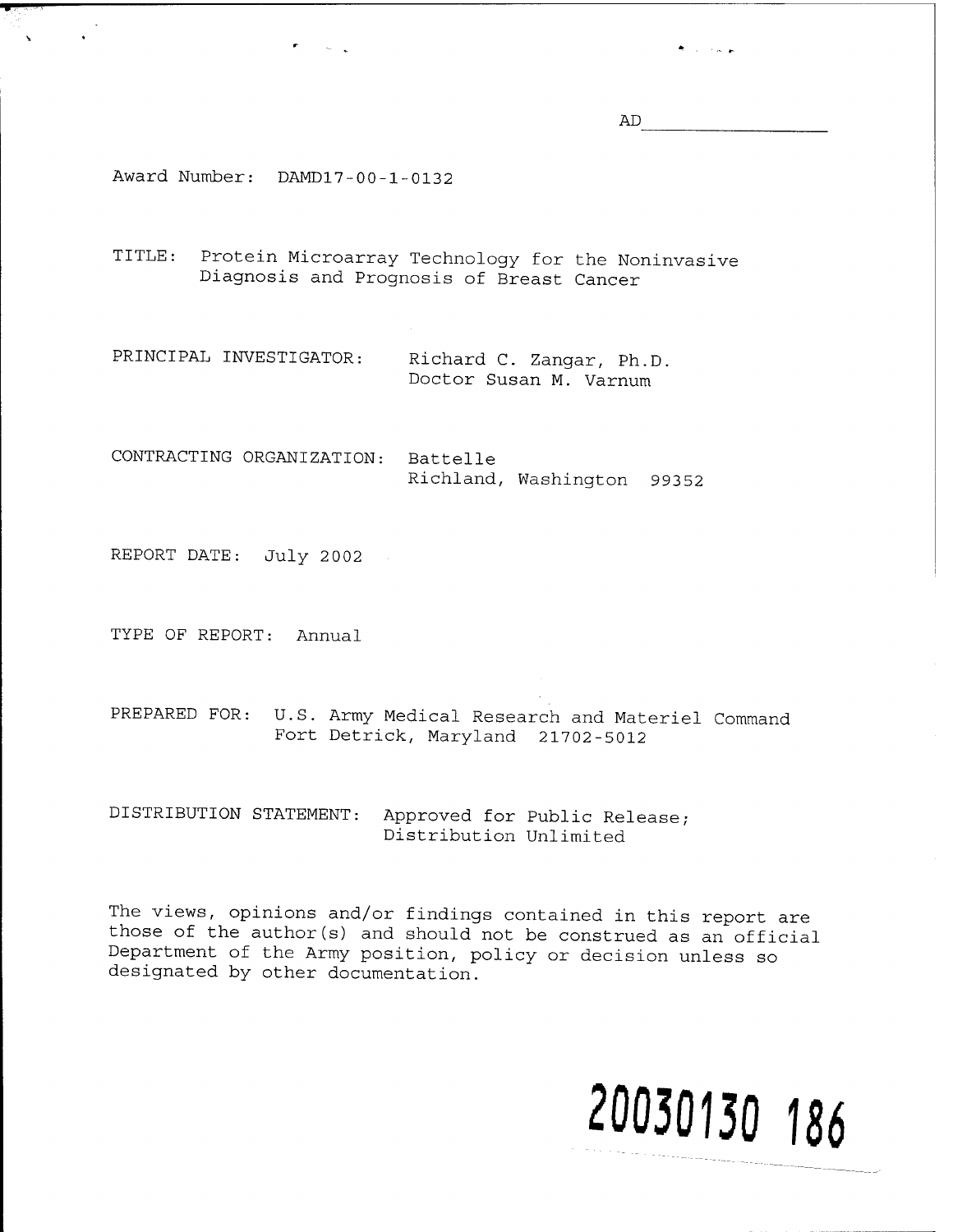| <b>REPORT DOCUMENTATION PAGE</b>                                                                                                                                                   |                                                                                                                                                                                                                                                                                                                                                                                                                                                                                                                                                                                                                                                                                                                                    |                                    | Form Approved<br>OMB No. 074-0188 |                                                                 |  |  |  |
|------------------------------------------------------------------------------------------------------------------------------------------------------------------------------------|------------------------------------------------------------------------------------------------------------------------------------------------------------------------------------------------------------------------------------------------------------------------------------------------------------------------------------------------------------------------------------------------------------------------------------------------------------------------------------------------------------------------------------------------------------------------------------------------------------------------------------------------------------------------------------------------------------------------------------|------------------------------------|-----------------------------------|-----------------------------------------------------------------|--|--|--|
|                                                                                                                                                                                    | Public reporting burden for this collection of information is estimated to average 1 hour per response, including the time for reviewing instructions, searching existing data sources, gathering and<br>maintaining the data needed, and completing and reviewing this collection of information. Send comments regarding this burden estimate or any other aspect of this collection of information, including<br>suggestions for reducing this burden to Washington Headquarters Services, Directorate for Information Operations and Reports, 1215 Jefferson Davis Highway, Suite 1204, Arlington, VA 22202-4302, and<br>to the Office of Management and Budget, Paperwork Reduction Project (0704-0188), Washington, DC 20503 |                                    |                                   |                                                                 |  |  |  |
| 1. AGENCY USE ONLY (Leave blank)                                                                                                                                                   | 2. REPORT DATE                                                                                                                                                                                                                                                                                                                                                                                                                                                                                                                                                                                                                                                                                                                     | 3. REPORT TYPE AND DATES COVERED   |                                   |                                                                 |  |  |  |
| <b>4. TITLE AND SUBTITLE</b>                                                                                                                                                       | July 2002                                                                                                                                                                                                                                                                                                                                                                                                                                                                                                                                                                                                                                                                                                                          | Annual (1 Jul 01 - 30 Jun 02)      |                                   |                                                                 |  |  |  |
|                                                                                                                                                                                    | Protein Microarray Technology for the Noninvasive Diagnosis and                                                                                                                                                                                                                                                                                                                                                                                                                                                                                                                                                                                                                                                                    |                                    | DAMD17-00-1-0132                  | <b>5. FUNDING NUMBERS</b>                                       |  |  |  |
| Prognosis of Breast Cancer                                                                                                                                                         |                                                                                                                                                                                                                                                                                                                                                                                                                                                                                                                                                                                                                                                                                                                                    |                                    |                                   |                                                                 |  |  |  |
|                                                                                                                                                                                    |                                                                                                                                                                                                                                                                                                                                                                                                                                                                                                                                                                                                                                                                                                                                    |                                    |                                   |                                                                 |  |  |  |
| 6. AUTHOR(S)                                                                                                                                                                       |                                                                                                                                                                                                                                                                                                                                                                                                                                                                                                                                                                                                                                                                                                                                    |                                    |                                   |                                                                 |  |  |  |
| Richard C. Zangar, Ph.D.                                                                                                                                                           |                                                                                                                                                                                                                                                                                                                                                                                                                                                                                                                                                                                                                                                                                                                                    |                                    |                                   |                                                                 |  |  |  |
| Doctor Susan M. Varnum                                                                                                                                                             |                                                                                                                                                                                                                                                                                                                                                                                                                                                                                                                                                                                                                                                                                                                                    |                                    |                                   |                                                                 |  |  |  |
|                                                                                                                                                                                    |                                                                                                                                                                                                                                                                                                                                                                                                                                                                                                                                                                                                                                                                                                                                    |                                    |                                   |                                                                 |  |  |  |
| 7. PERFORMING ORGANIZATION NAME(S) AND ADDRESS(ES)                                                                                                                                 |                                                                                                                                                                                                                                                                                                                                                                                                                                                                                                                                                                                                                                                                                                                                    |                                    |                                   | 8. PERFORMING ORGANIZATION                                      |  |  |  |
| Battelle                                                                                                                                                                           |                                                                                                                                                                                                                                                                                                                                                                                                                                                                                                                                                                                                                                                                                                                                    |                                    | <b>REPORT NUMBER</b>              |                                                                 |  |  |  |
| Richland, Washington<br>99352                                                                                                                                                      |                                                                                                                                                                                                                                                                                                                                                                                                                                                                                                                                                                                                                                                                                                                                    |                                    |                                   |                                                                 |  |  |  |
|                                                                                                                                                                                    |                                                                                                                                                                                                                                                                                                                                                                                                                                                                                                                                                                                                                                                                                                                                    |                                    |                                   |                                                                 |  |  |  |
| E-Mail: richard.zangar@pnl.gov                                                                                                                                                     |                                                                                                                                                                                                                                                                                                                                                                                                                                                                                                                                                                                                                                                                                                                                    |                                    |                                   |                                                                 |  |  |  |
|                                                                                                                                                                                    |                                                                                                                                                                                                                                                                                                                                                                                                                                                                                                                                                                                                                                                                                                                                    |                                    |                                   |                                                                 |  |  |  |
|                                                                                                                                                                                    | 9. SPONSORING / MONITORING AGENCY NAME(S) AND ADDRESS(ES)                                                                                                                                                                                                                                                                                                                                                                                                                                                                                                                                                                                                                                                                          |                                    |                                   | 10. SPONSORING / MONITORING                                     |  |  |  |
|                                                                                                                                                                                    | U.S. Army Medical Research and Materiel Command                                                                                                                                                                                                                                                                                                                                                                                                                                                                                                                                                                                                                                                                                    |                                    | <b>AGENCY REPORT NUMBER</b>       |                                                                 |  |  |  |
| Fort Detrick, Maryland 21702-5012                                                                                                                                                  |                                                                                                                                                                                                                                                                                                                                                                                                                                                                                                                                                                                                                                                                                                                                    |                                    |                                   |                                                                 |  |  |  |
|                                                                                                                                                                                    |                                                                                                                                                                                                                                                                                                                                                                                                                                                                                                                                                                                                                                                                                                                                    |                                    |                                   |                                                                 |  |  |  |
|                                                                                                                                                                                    |                                                                                                                                                                                                                                                                                                                                                                                                                                                                                                                                                                                                                                                                                                                                    |                                    |                                   |                                                                 |  |  |  |
| <b>11. SUPPLEMENTARY NOTES</b><br>Report contains color                                                                                                                            |                                                                                                                                                                                                                                                                                                                                                                                                                                                                                                                                                                                                                                                                                                                                    |                                    |                                   |                                                                 |  |  |  |
|                                                                                                                                                                                    |                                                                                                                                                                                                                                                                                                                                                                                                                                                                                                                                                                                                                                                                                                                                    |                                    |                                   |                                                                 |  |  |  |
|                                                                                                                                                                                    |                                                                                                                                                                                                                                                                                                                                                                                                                                                                                                                                                                                                                                                                                                                                    |                                    |                                   |                                                                 |  |  |  |
| 12a. DISTRIBUTION / AVAILABILITY STATEMENT                                                                                                                                         |                                                                                                                                                                                                                                                                                                                                                                                                                                                                                                                                                                                                                                                                                                                                    |                                    |                                   | <b>12b. DISTRIBUTION CODE</b>                                   |  |  |  |
| Approved for Public Release; Distribution Unlimited                                                                                                                                |                                                                                                                                                                                                                                                                                                                                                                                                                                                                                                                                                                                                                                                                                                                                    |                                    |                                   |                                                                 |  |  |  |
|                                                                                                                                                                                    |                                                                                                                                                                                                                                                                                                                                                                                                                                                                                                                                                                                                                                                                                                                                    |                                    |                                   |                                                                 |  |  |  |
|                                                                                                                                                                                    |                                                                                                                                                                                                                                                                                                                                                                                                                                                                                                                                                                                                                                                                                                                                    |                                    |                                   |                                                                 |  |  |  |
| 13. ABSTRACT (Maximum 200 Words)                                                                                                                                                   |                                                                                                                                                                                                                                                                                                                                                                                                                                                                                                                                                                                                                                                                                                                                    |                                    |                                   |                                                                 |  |  |  |
|                                                                                                                                                                                    | A number of circulating markers have been identified that have the potential to be used in                                                                                                                                                                                                                                                                                                                                                                                                                                                                                                                                                                                                                                         |                                    |                                   |                                                                 |  |  |  |
| the detection or prognosis of breast cancer. Unfortunately, no single marker is<br>consistently increased in breast cancer patients when compared with the general                 |                                                                                                                                                                                                                                                                                                                                                                                                                                                                                                                                                                                                                                                                                                                                    |                                    |                                   |                                                                 |  |  |  |
| population. We hypothesized, however, that a sophisticated analysis of large number of                                                                                             |                                                                                                                                                                                                                                                                                                                                                                                                                                                                                                                                                                                                                                                                                                                                    |                                    |                                   |                                                                 |  |  |  |
| circulating markers would accurately detect breast cancer as well as provide a valuable                                                                                            |                                                                                                                                                                                                                                                                                                                                                                                                                                                                                                                                                                                                                                                                                                                                    |                                    |                                   |                                                                 |  |  |  |
| tool for prognosis. Therefore, we proposed to develop a rapid and simple system to                                                                                                 |                                                                                                                                                                                                                                                                                                                                                                                                                                                                                                                                                                                                                                                                                                                                    |                                    |                                   |                                                                 |  |  |  |
| measure a large number of blood markers associated with breast cancer. We will accomplish<br>this by developing an antibody microarray with antibodies specific to different blood |                                                                                                                                                                                                                                                                                                                                                                                                                                                                                                                                                                                                                                                                                                                                    |                                    |                                   |                                                                 |  |  |  |
| markers. Currently, we have screened fourteen markers, and generated standard curves for                                                                                           |                                                                                                                                                                                                                                                                                                                                                                                                                                                                                                                                                                                                                                                                                                                                    |                                    |                                   |                                                                 |  |  |  |
| eight of these markers. We have refined the microarray to measure markers with a                                                                                                   |                                                                                                                                                                                                                                                                                                                                                                                                                                                                                                                                                                                                                                                                                                                                    |                                    |                                   |                                                                 |  |  |  |
| sensitivity down to 0.5 pg/ml. This sensitivity will allow the use of this microarray to                                                                                           |                                                                                                                                                                                                                                                                                                                                                                                                                                                                                                                                                                                                                                                                                                                                    |                                    |                                   |                                                                 |  |  |  |
| screen up to 200 serum samples from breast cancer patients and control patients.<br>These<br>data will be analyzed using sophisticated computer programs that are designed to find |                                                                                                                                                                                                                                                                                                                                                                                                                                                                                                                                                                                                                                                                                                                                    |                                    |                                   |                                                                 |  |  |  |
| relationships in a complex data set such as this. These studies will result in a                                                                                                   |                                                                                                                                                                                                                                                                                                                                                                                                                                                                                                                                                                                                                                                                                                                                    |                                    |                                   |                                                                 |  |  |  |
| prototype chip that can be used for the rapid determination of circulating markers                                                                                                 |                                                                                                                                                                                                                                                                                                                                                                                                                                                                                                                                                                                                                                                                                                                                    |                                    |                                   |                                                                 |  |  |  |
| associated with breast cancer.                                                                                                                                                     |                                                                                                                                                                                                                                                                                                                                                                                                                                                                                                                                                                                                                                                                                                                                    |                                    |                                   |                                                                 |  |  |  |
| <b>14. SUBJECT TERMS</b>                                                                                                                                                           |                                                                                                                                                                                                                                                                                                                                                                                                                                                                                                                                                                                                                                                                                                                                    |                                    |                                   | <b>15. NUMBER OF PAGES</b>                                      |  |  |  |
| breast cancer, detection, diagnosis and prognosis, monoclonal                                                                                                                      |                                                                                                                                                                                                                                                                                                                                                                                                                                                                                                                                                                                                                                                                                                                                    |                                    |                                   | 14                                                              |  |  |  |
| antibody microarray chip, circulating markers, bioinformatics                                                                                                                      |                                                                                                                                                                                                                                                                                                                                                                                                                                                                                                                                                                                                                                                                                                                                    |                                    |                                   | <b>16. PRICE CODE</b>                                           |  |  |  |
| <b>17. SECURITY CLASSIFICATION</b>                                                                                                                                                 | <b>18. SECURITY CLASSIFICATION</b>                                                                                                                                                                                                                                                                                                                                                                                                                                                                                                                                                                                                                                                                                                 | <b>19. SECURITY CLASSIFICATION</b> |                                   | 20. LIMITATION OF ABSTRACT                                      |  |  |  |
| OF REPORT<br>Unclassified                                                                                                                                                          | OF THIS PAGE                                                                                                                                                                                                                                                                                                                                                                                                                                                                                                                                                                                                                                                                                                                       | <b>OF ABSTRACT</b>                 |                                   |                                                                 |  |  |  |
| NSN 7540-01-280-5500                                                                                                                                                               | Unclassified                                                                                                                                                                                                                                                                                                                                                                                                                                                                                                                                                                                                                                                                                                                       | Unclassified                       |                                   | Unlimited                                                       |  |  |  |
|                                                                                                                                                                                    |                                                                                                                                                                                                                                                                                                                                                                                                                                                                                                                                                                                                                                                                                                                                    |                                    |                                   | Standard Form 298 (Rev. 2-89)<br>Prescribed by ANSI Std. Z39-18 |  |  |  |
|                                                                                                                                                                                    |                                                                                                                                                                                                                                                                                                                                                                                                                                                                                                                                                                                                                                                                                                                                    |                                    | 298-102                           |                                                                 |  |  |  |

 $\zeta$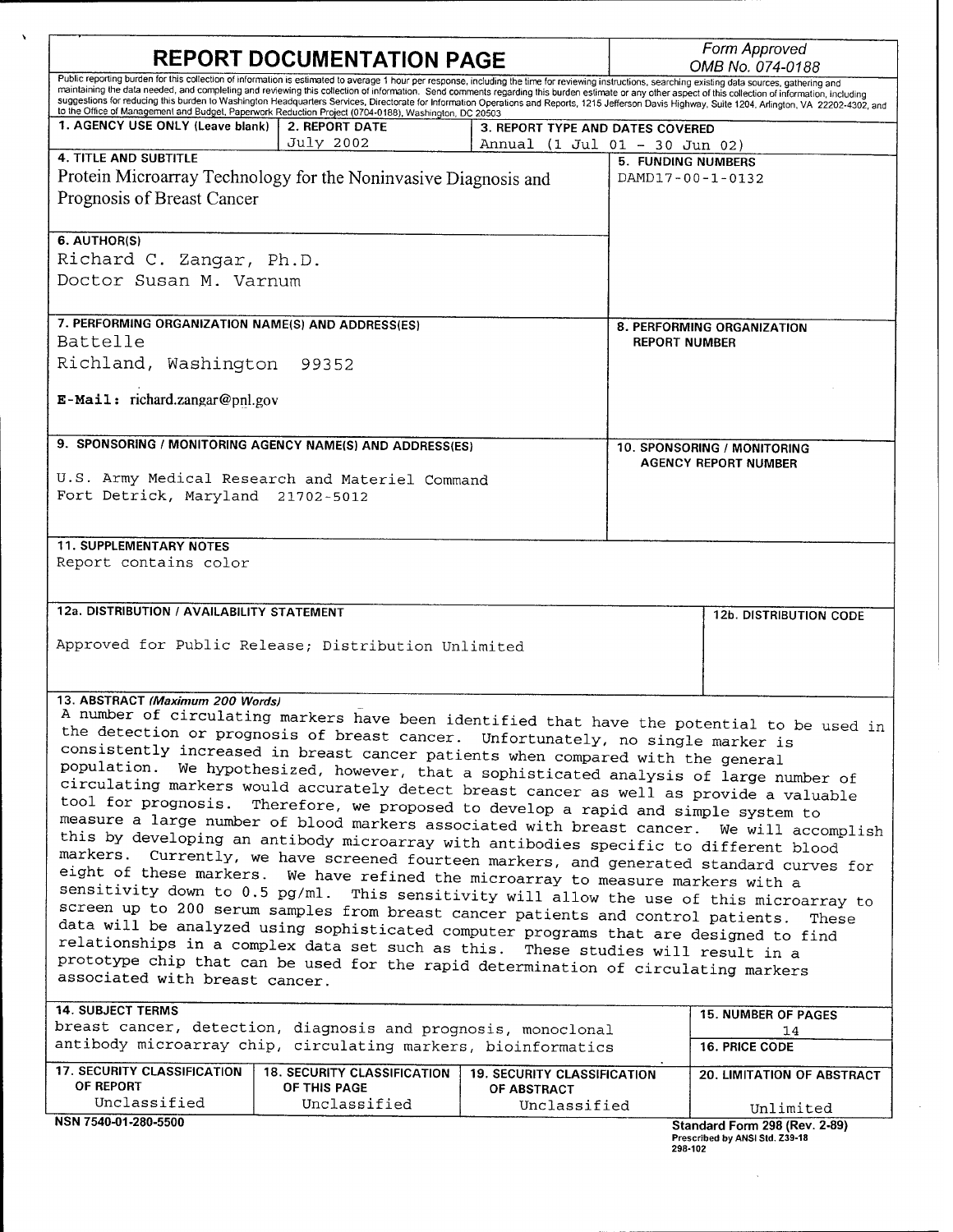# **Table of Contents**

 $\bar{1}$ 

|                              | Page 1 |
|------------------------------|--------|
|                              | Page 2 |
| Table of Contents            | Page 3 |
|                              | Page 4 |
|                              | Page 4 |
| Key Research Accomplishments | Page 7 |
| Reportable Outcomes          | Page 7 |
|                              | Page 7 |
|                              | Page 8 |
|                              | Page 8 |

 $\mathbf{x} = \left\{ \mathbf{x} \in \mathbb{R} \right\}$ 

 $\ddot{\phantom{0}}$ 

 $\hat{A}$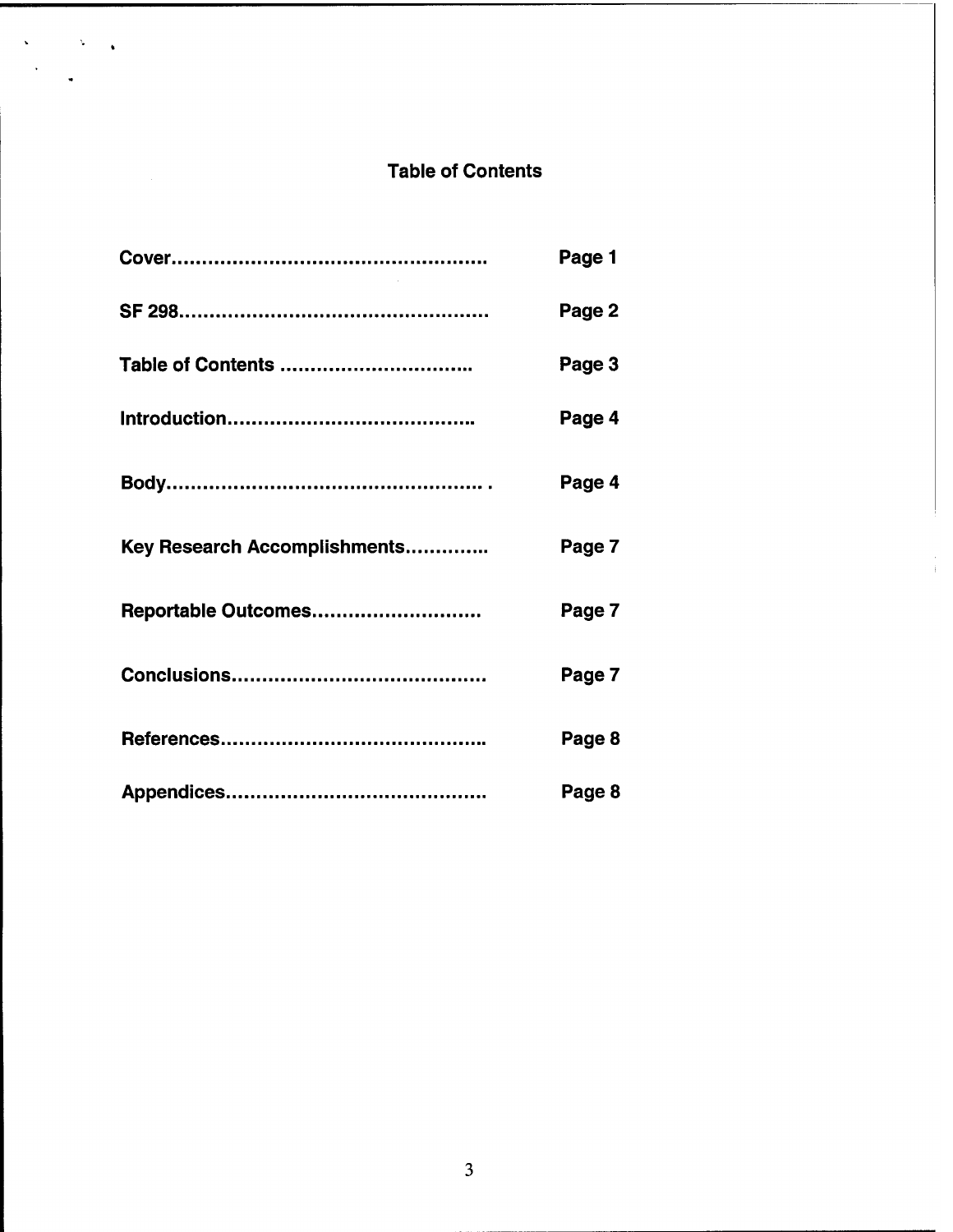#### **Introduction**

Circulating blood carries chemical information from every cell in the body in the form of proteins, hormones and other factors that can potentially be assayed to screen for cancers and other diseases. In the case of breast cancer, a number of circulating markers have been identified that have the potential to be used in the detection or prognosis of the disease. Unfortunately, no single marker is consistently increased in breast cancer patients when compared with the general population. We hypothesize, however, that a sophisticated analysis of a large number of circulating markers would accurately detect breast cancer as well as provide a valuable tool for prognosis. Therefore, we propose to develop a rapid and simple system to measure a large number of blood markers associated with breast cancer. We will accomplish this by developing an antibody microarray with antibodies specific to different blood markers and use this microarray to screen up to 200 serum samples from breast cancer patients and control patients. These data will then be analyzed using sophisticated computer programs that are designed to find relationships in a complex data set such as this. Once completed, these studies will result in a prototype chip that can be used for the rapid determination of circulating markers associated with breast cancer. This basic technology is likely to lead to the development of more advanced chips with wide application in screening, diagnosis, and prognosis of patients with breast cancer.

#### **Body**

In this year we have made significant progress toward accomplishing Task #1 (reprinted below from our approved Statement of Work).

Task 1. Design and test a diagnostic protein chip containing a repertoire (up to 25) of monoclonal antibodies specific to serum tumor markers associated with breast cancer (months 1-24).

- Develop a microarray chip containing up to 25 different antibodies that recognize circulating markers associated with breast cancer.
- Collect a preliminary number of serum samples from individuals that are apparently cancer-free and those with breast cancer. We estimate that we will have about 30-50 samples of each type by this time. These samples will be screened by Western blot methods to identify samples which have high and low levels of each targeted marker.

4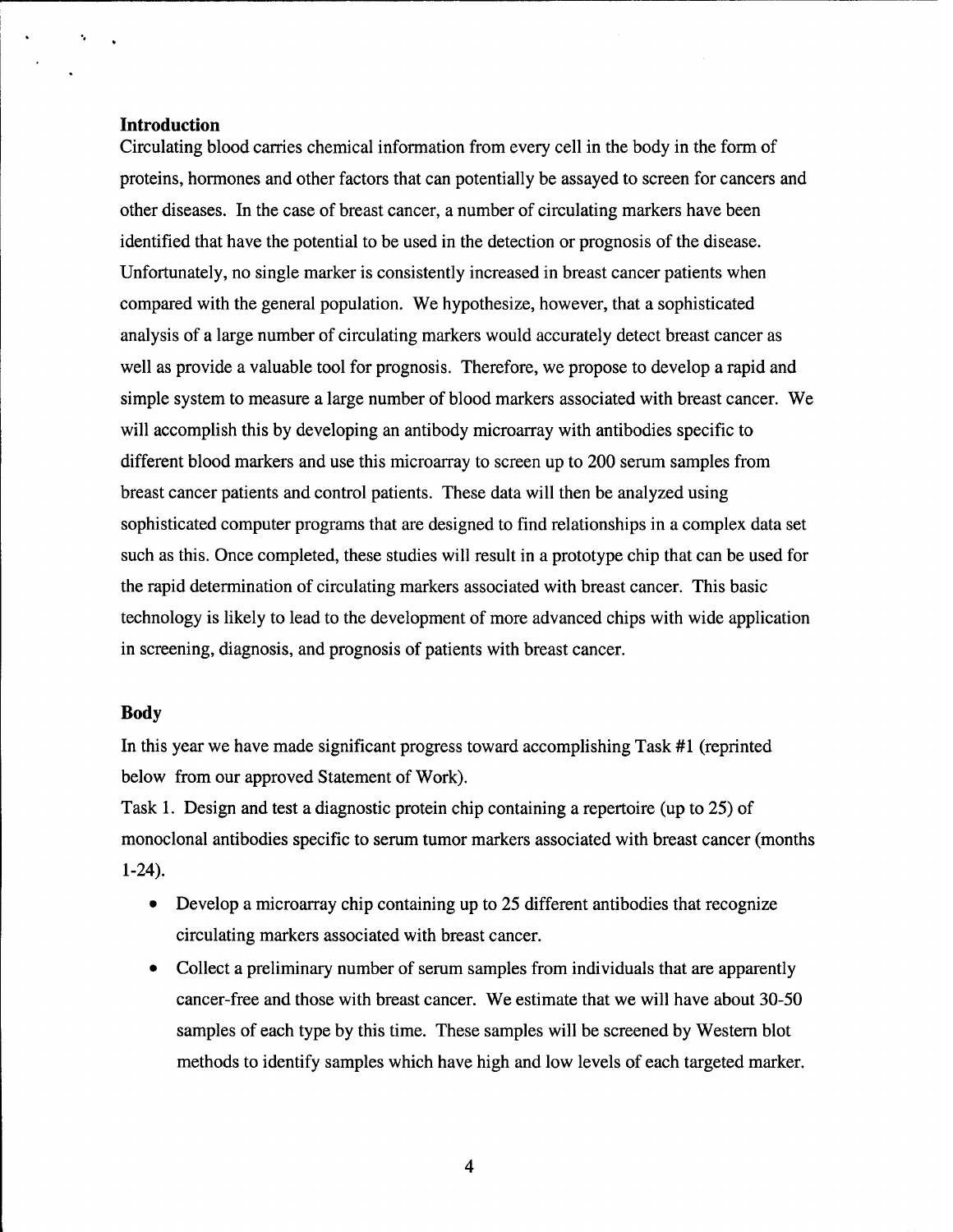• Test the microarray chip using the sera identified in the above step. This will allow us to determine appropriate conditions for detection. Factors that potentially may be varied are amounts of antibodies used, either for binding to the spot or for detection; dilution of serum; incubation time; and source of antibody (some antibodies may not work satisfactorily).

• Day to day reproducibility and stability of the chips will also be determined.

During this year we refined the microarray format using hepatocyte growth factor (HGF) as a test protein for detection. The microarray can detect HGF at sub-pg/ml concentrations in sample volumes of 100 microliters or less. Additionally, we showed that the microassay is quantitative and used the microassay to detect elevated HGF levels in sera from recurrent breast cancer patients. This work was published in the Journal of Proteomee Research and is included here as Appendix 1. We additionally show in this paper that multiple biomarkers can be simultaneously measured on a single microarray (Figure 5 of Appendix 1).

Currently we have the acquired antibodies and antigens to quantitatively measure the levels of 15 breast cancer biomarkers: CA15-3, cathepsin D, carcinoembronic antigen (CEA), EGF-R, E-Selectin, Fas-ligand, basic fibroblast growth factor (bFGF), HGF, I-CAM-1, matrix metalloproteinase 2 (MMP2), matrix metalloproteinase 9 (MMP9), osteopontin, prostrate specific antigen (PSA), RANTES, vascular endothelial growth factor (VEGF). Of these we have generated standard curves for CA15-3, E-Selectin, Fas-ligand, HGF, I-CAM-1, PSA, RANTES, and VEGF (Figures <sup>1</sup> and Appendix 1). The quantitative range for all of these markers is between 2 to 3 orders of magnitude. Furthermore we are able to quantitate these markers within the expected physiological range for each marker. We are in the process of getting standard curves for EGF-R, MMP2 and MMP9. We have experienced some trouble with antibody reagents to the HER2, FGF and CEA biomarkers. We are currently experimenting with new antibody combinations for these biomarkers and have recently received reagents to set up assays to measure cathepsin D and osteopontin.

**Figure 1.** Standard curves for (A) E-selectin, RANTES and ICAM-1 and (B)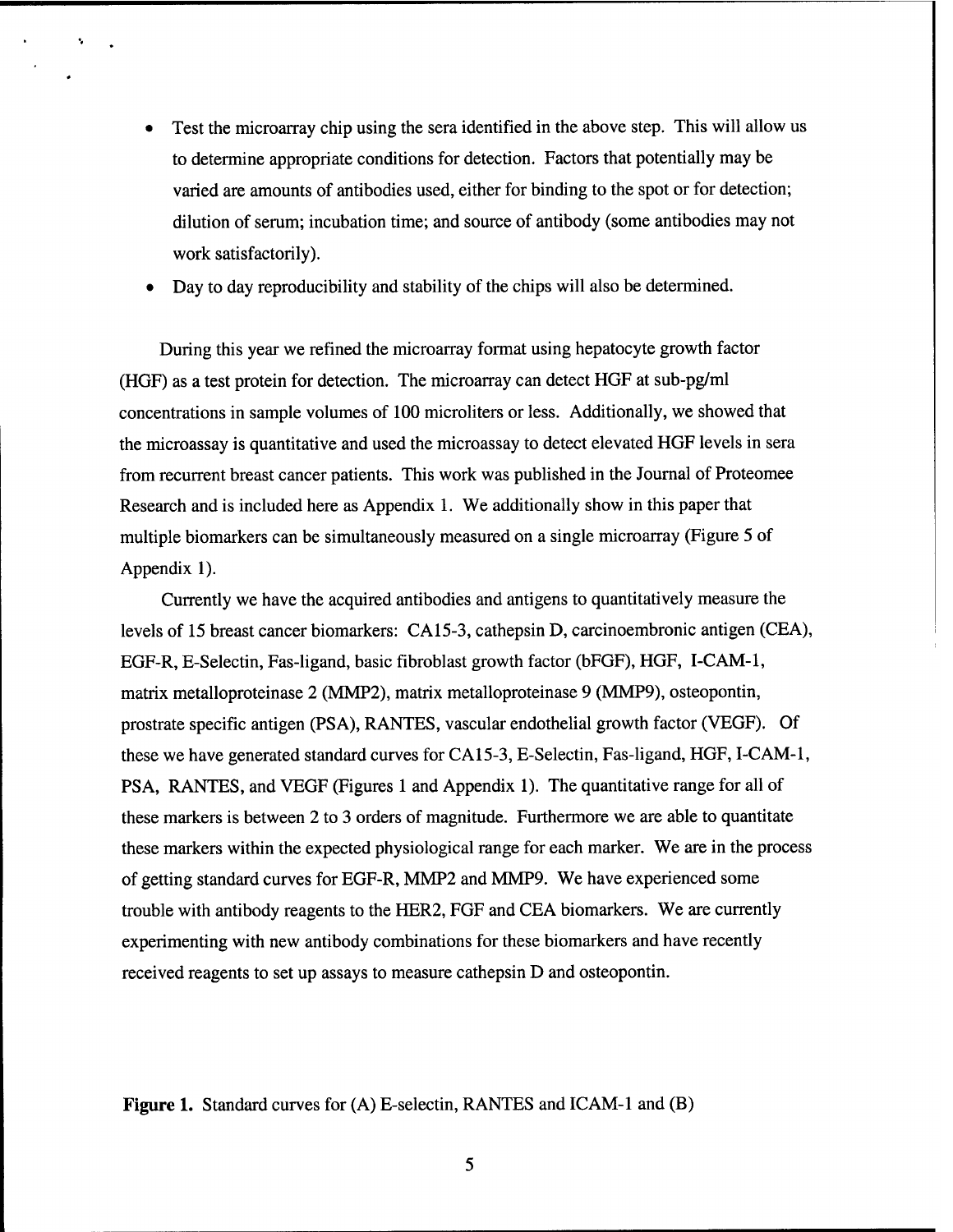

÷



We have just begun to address Task #2 (reprinted here from our approved Statement of Work)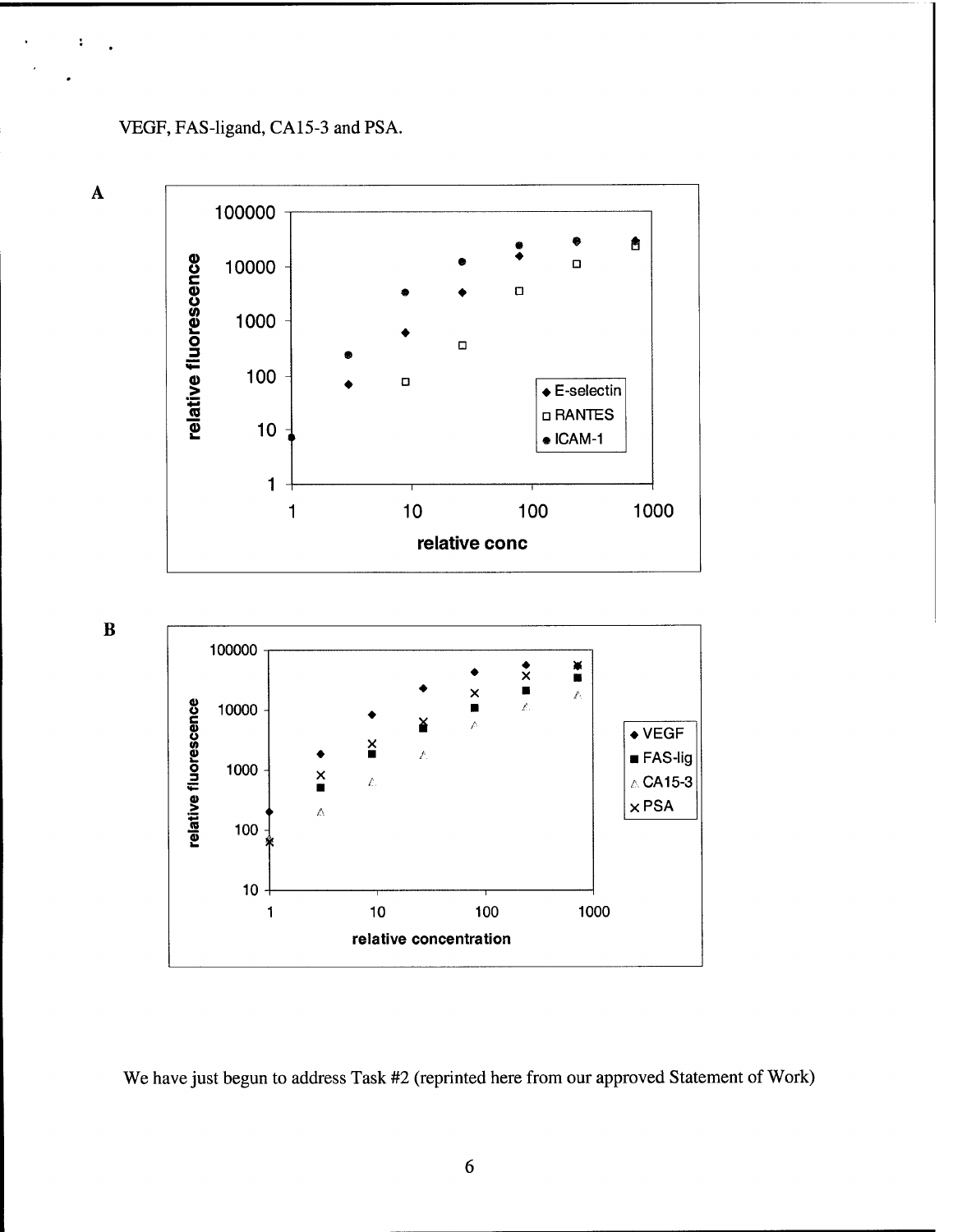Task 2: Analyze approximately 100 serum samples from breast cancer patients and 100 from apparently healthy individuals for levels of the marker proteins. This data will then be analyzed using conventional statistics and bioinformatics software (SPIRE) developed at this institute to delineate associations between circulating markers and the presence and stage of breast cancer (months 25-36).

- The 200 serum samples will be analyzed using the microarray mAb chip developed in task 1.
- The data will be analyzed using the SPIRE software and conventional statistics.
- The resulting data will be used to evaluate the usefulness of the chip in the detection and prognosis of breast cancer as well as determining the contribution of individual markers to assessing breast cancer.

We have ordered a total of 200 serum samples; 50 normal controls, 50 samples from high risk women, 50 samples from women diagnosed with stage I or stage II breast cancer and 50 samples from women with recurrent breast cancer. We anticipate having a microarray set up to measure the 15 biomarkers listed above in a short time. When that is achieved it will take only a short time to simultaneously quantitate the levels of the biomarkers in each of these serum samples.

### **Key Research Accomplishments**

 $\boldsymbol{z}$ 

- Further refinement of protein microarray resulting in a sensitive, quantitative, and reproducible assay.
- Demonstration of the utility of the microarray by comparing the concentration of serum HGF in woman with breast cancer and a healthy control group.
- Demonstated the ability to use the microarray for the simultaneous quantitation of multiple biomarkers.
- Standard curves for eight biomarkers generated.

#### **Reportable Outcomes**

- Woodbury RL, Varnum SM, Zangar RC. Elevated HGF Levels in Sera from Breast Cancer Patients Detected Using a Protein Microarray ELISA. 2002. Journal of Proteome Research, 1, 233-237.
- Woodbury RL, Varnum SM, Zangar RC. Elevated HGF Levels in Sera from Breast Cancer Patients Detected Using a Protein Microarray ELISA. Second Annual International Conference on Protein Microarrays, March 18-19, 2002.

## **Conclusions**

We have made significant progress this year toward generating an antibody microarray for the quantitation of breast cancer biomarkers in serum. In a short time we will have assembled a complete repertoire of antibodies on an array and will begin to assay for the levels of cancer markers in serum samples. This type of antibody microarray has great potential for the rapid determination of circulating markers associated with breast cancer. This basic technology is likely to lead to the development of more advanced chips with wide application in screening, diagnosis and prognosis of patients with breast cancer.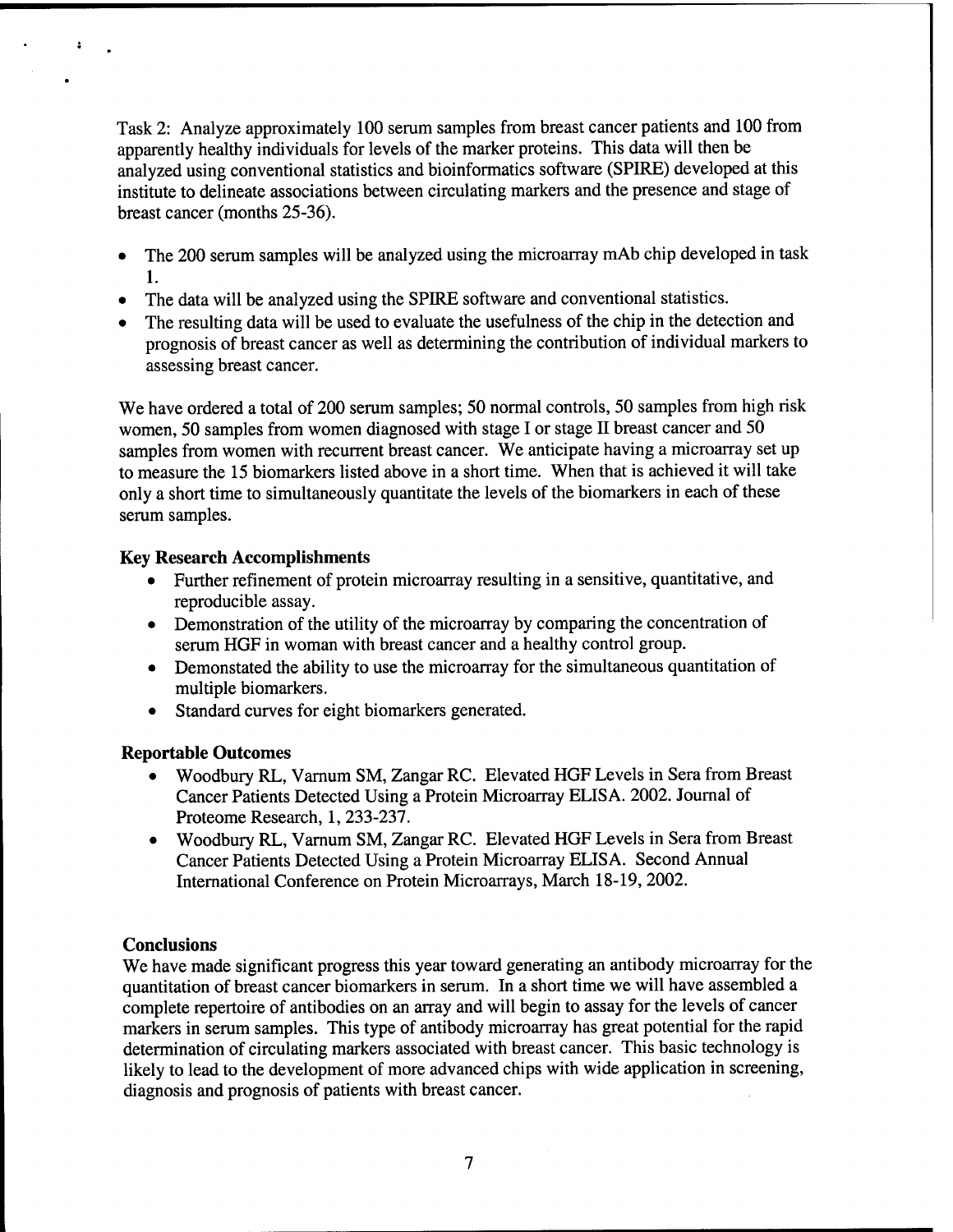## **References**

 $\pmb{\mathcal{L}}$ 

# **Appendices**

Appendix <sup>1</sup> is an original copy of ourjournal article referenced in the text.

Personel that have worked on this project over the last year are Drs. Richard C. Zangar, Susan M. Varnum and Ron Woodbury.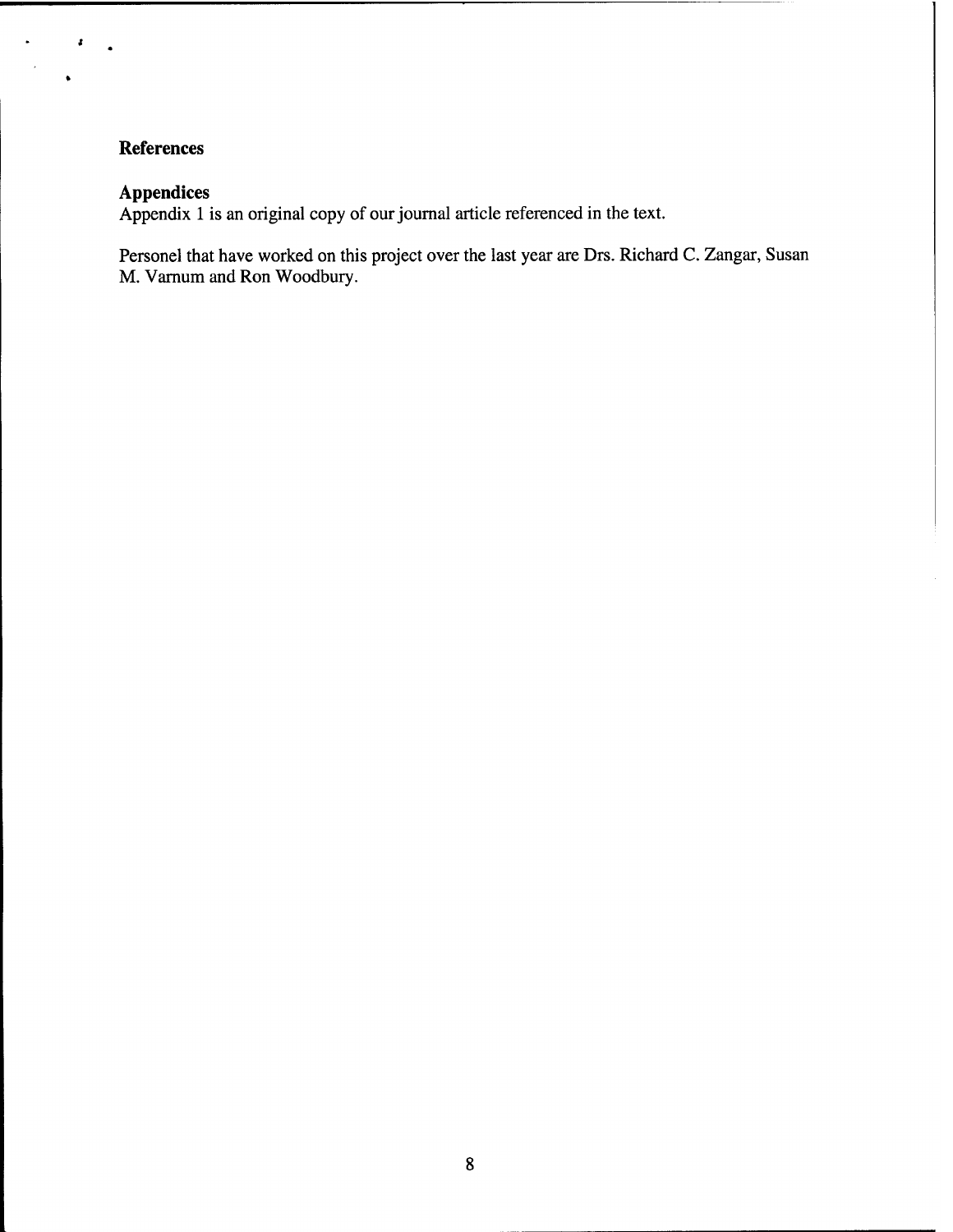# **Elevated HGF Levels in Sera from Breast Cancer Patients Detected Using a Protein Microarray ELISA**

**Ronald L. Woodbury, Susan M. Vamum, and Richard C. Zangar**

Battelle, Pacific Northwest National Laboratory, Molecular Biosciences Department, P7-56, P.O. Box 999, Richland, Washington 99352



Reprinted from Volume 1, Number 3, Pages 233-237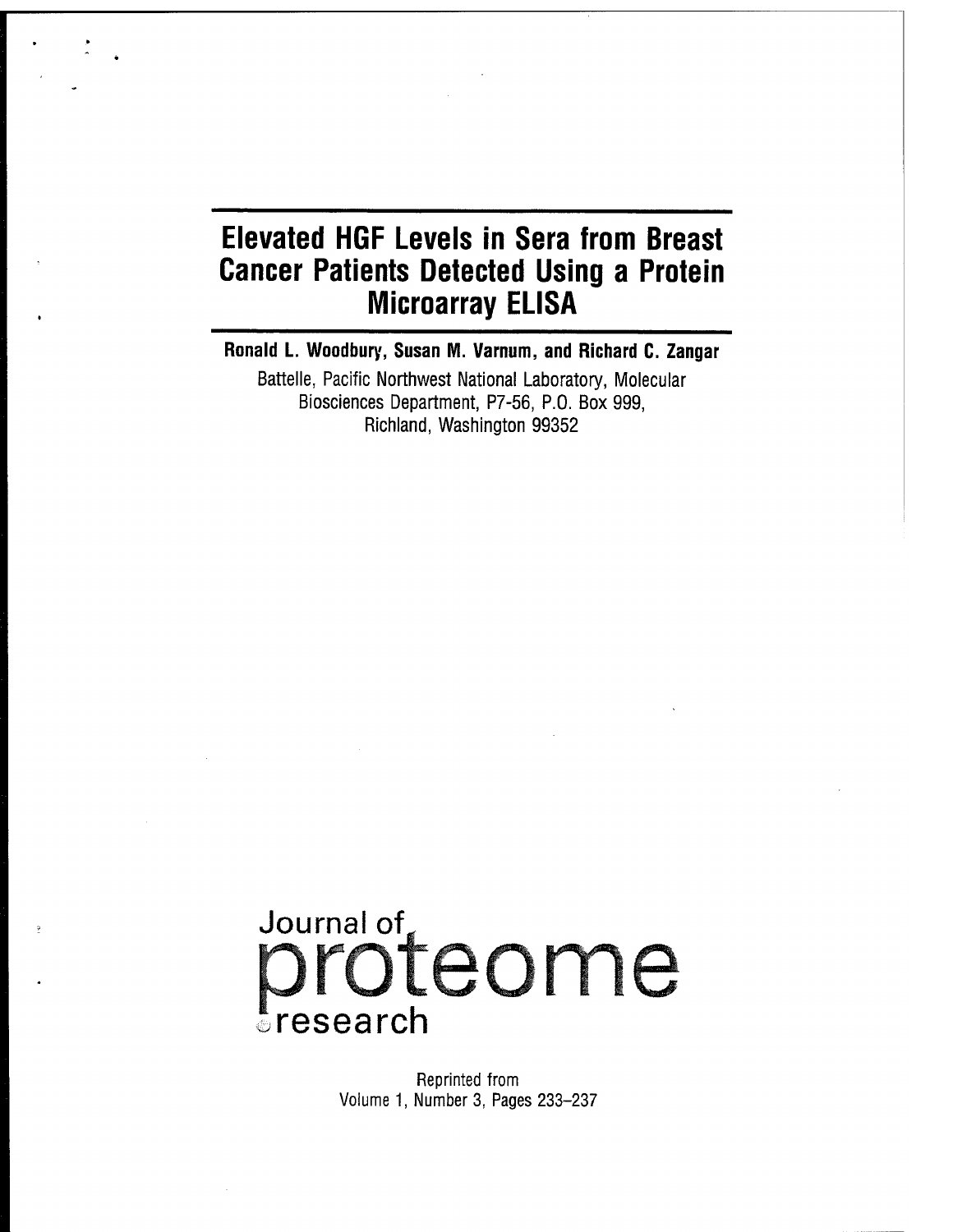research articles  $\mathsf{proteome}$ 

# **Elevated HGF Levels in Sera from Breast Cancer Patients Detected Using a Protein Microarray ELISA**

Journal of.

**©research**

**Ronald L. Woodbury, Susan M. Varnum, and Richard C. Zangar\***

*Battelle, Pacific Northwest National Laboratory, Molecular Biosciences Department, P7-56, P.O. Box 999, Richland, Washington 99352*

#### **Received January 30, 2002**

We developed an ELISA in high-density microarray format to detect hepatocyte growth factor (HGF) in human serum. The microassay can detect HGF at sub-pg/mL concentrations in sample volumes of 100 *ßl* or less. The microassay is also quantitative and was used to detect elevated HGF levels in sera from recurrent breast cancer patients. The microarray format provides the potential for high-throughput quantitation of multiple biomarkers in parallel, as demonstrated with a multiplex analysis of five biomarker proteins.

**Keywords:** microarray • ELISA • breast cancer • hepatocyte growth factor

#### **Introduction**

Enzyme-linked immunosorbent assay (ELISA)-based immunoassays have been the mainstay of the clinical laboratory for decades; however, problems arise when limited sample volume is available and high-throughput analysis of multiple markers is required. Protein microarrays potentially permit the simultaneous measurement of many proteins in a small sample volume and therefore provide an attractive alternative approach for the quantitative measurement of proteins in serum. To develop this potential, it is necessary that protein microarrays be both sensitive and quantitative and that they be available in a high-density format.

There have been several recent examples of the development and use of protein microarrays (reviewed in refs <sup>1</sup> and 2). Protein arrays have been used to screen the binding specificities of protein expression libraries<sup>3</sup> and for high-throughput screening of antibodies<sup>4,5</sup> and to examine protein-protein,  $6-8$  protein-DNA, and protein-RNA interactions.<sup>9</sup> Protein microarrays, in an ELISA-format, have also been developed for the measurement of proteins in clinical applications, for instance for the measurement of cytokines in conditioned media and serum, $^{10-12}$ prostate-selective antigen (PSA), PSA-ACT and IL-6 in serum,<sup>13</sup> and auto-antibodies in the sera of patients with autoimmune disease.<sup>14</sup>

Protein microarrays for the analysis of clinical samples need to be highly sensitive and quantitative. A variety of different surfaces have been used for making protein microarrays, including membranes, such as nitrocellulose and PVDF, 9,10,14 hydrogels,<sup>15</sup> glass,<sup>6-8,16</sup> and polystyrene.<sup>17</sup> In general, glass slides are the preferred surface for a microarray because of their ease of use, greater durability, optical properties, and the ability to use robotic spotters to generate high-density arrays. While a number of protein microarrays have been developed on glass slides, only a few have been developed for applications requiring high sensitivity. Sensitivities have ranged from 0.1 pg/mL to 1 ng/mL.<sup>6,11,13,14,18</sup> However, the most sensitive microarray developed (0.1 pg/mL), which utilizes the "rolling circle DNA amplification" technology,<sup>18</sup> requires extensive chemical labeling of the detection antibody and is not easily adaptable in other laboratories. Other sensitive assays require specialized equipment $11$  or were developed for specific clinical applications such as the diagnosis of autoimmune disease and are not generally applicable.<sup>14</sup> As such, the development of a highly sensitive microarray ELISA that utilizes high-density spotting would advance this technology to a point where it is easily adaptable for high-throughput, quantitative analysis of proteins in clinical or research laboratory settings.

In this paper, we describe a microarray technology that is capable of the sensitive quantitation of hepatocyte growth factor (HGF), a protein recognized as a serum marker for a number of cancers, including breast cancer.<sup>19</sup> By coupling a microarray-ELISA format with the signal amplification of tyramide deposition, we obtain sub-pg/mL sensitivity. We demonstrate the utility of our microarray by comparing the concentration of serum HGF in women with breast cancer and a healthy control group and by showing that our results are comparable to those obtained with a commercial 96-well ELISA. This microarray is simple to prepare and highly sensitive and has the potential to be used to simultaneously analyze large numbers of serum proteins in a rapid and reproducible manner.

#### **Experimental Section**

**Materials and Reagents.** BS<sup>3</sup> and the protein biotinylation kit were from Pierce (Rockford, IL). HGF, HGF-specific, and vascular endothelial growth factor (VEGF)-specific antibodies, as well as the Quantikine ELISA kit for human HGF, were from R&D Systems (Minneapolis, MN). Other antibodies and purified marker proteins include the following: VEGF (Biodesign, Saco,

<sup>\*</sup> To whom correspondence should be addressed. Phone: (509) 376-8596. Fax: (509) 376-6767. E-mail: richard.zangar@pnl.gov.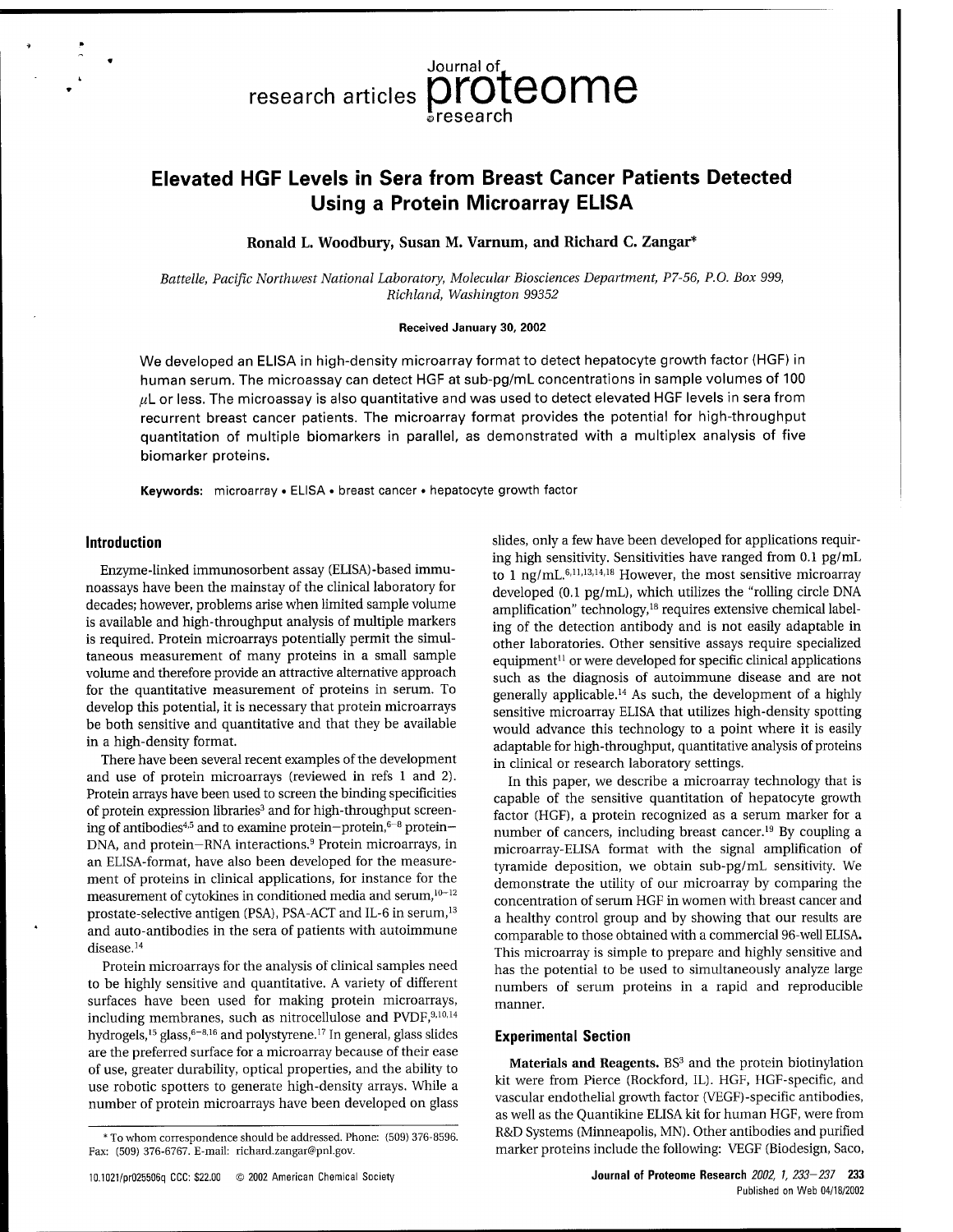ME), CA 15-3 and anti-CA 15-3 antibodies (Fitzgerald, Concord, MA), soluble FAS ligand (Alexis Biochemicals, San Diego, CA), anti-FAS ligand antibodies (BD PharMingen, San Diego, CA), PSA and anti-PSA capture antibody (BiosPacific, Emeryville, CA), biotinylated anti-PSA antibody (Chromaprobe, Aptos, CA). The TSA Biotin System kit including blocking reagent, streptavidin-horseradish peroxidase (MRP) conjugate, biotinyltyramide, and reaction diluent was from Perkin-Elmer (Boston, MA). The Cy3-streptavidin conjugate was from Amersham Pharmacia (Piscataway, NJ). Sera from 10 breast cancer patients and 10 age-matched controls were obtained from the Breast Cancer Serum Biomarkers Resource, Lombardi Cancer Center (Washington, DC). Aminosilanated slides and all chemicals not listed above were obtained from Sigma (St. Louis, MO).

**Microarray Preparation.** A PixSys 5000 robot from Cartesian Technologies (Irvine, CA) equipped with ChipMaker2 quill pins from TeleChem (Sunnyvale, CA) was used to make the arrays. Aminosilanated slides were modified with 200  $u$ L of a fresh 0.3  $mg/mL$  solution of the homobifunctional cross-linker BS<sup>3</sup> in PBS (Dulbecco's phosphate buffered saline) for 5 min. The slides were rinsed briefly in 70% ethanol and dried under a stream of  $N_2$  gas. An HGF-specific monoclonal "capture" antibody suspended to <sup>1</sup> mg/mL in PBS was printed on the slides. Also printed on each slide were an antibody that does not recognize HGF and a biotinylated protein. The antibody that does not recognize HGF served as a negative control. The biotinylated protein was a positive control for surface attachment and binding of the fluorescent probe (see below). The biotinylated protein also served as a reference when the array was imaged. These proteins were printed as arrays containing five spots of each reagent. Spots were printed either 0.5 or <sup>1</sup> mm apart and were approximately <sup>1</sup> nL in volume. The slides were incubated in a humid chamber for <sup>1</sup> h. Chamber humidity was maintained at 75% during all steps.

**HGF Microassay.** The arrays were circled with a hydrophobic pen to mark their location and to facilitate probing the array with small volumes. The pen makes a hydrophobic barrier on the surface of the slide, holding the sample in place over the array. During this step, the arrays were permitted to dry for 5-10 min. Each array was then blocked with 50  $\mu$ L of TNB (100 mM Tris pH 7.5, 150 mM NaCl, 0.5% blocking reagent) for <sup>1</sup> h. The TNB was aspirated from the surface, and each array was incubated overnight with either 50  $\mu$ L of an HGF standard in TNB or a serum sample diluted 4-fold in TNB (100  $\mu$ L volumes were used in the high sensitivity experiment). The antigen solution was rinsed off in a gentle stream of water, and the slides were washed three times for 5 min in TNT (100 mM Tris pH 7.5, 150 mM NaCl, 0.05% Tween-20). Each array was then probed for 2 h with 50 *uL* of biotinylated detection antibody diluted in TNB. The biotinyl-anti-HGF antibody was diluted 1:1500 to 67 ng/mL for this step unless noted otherwise. Excess liquid was blotted from the slides, and the slides were washed three times for 5 min with TNT. The TSA—biotin system was then used to amplify the signal. Arrays were incubated for <sup>1</sup> h with 50  $\mu$ L of streptavidin-HRP conjugate diluted 1:100 in TNB and washed as above. Each array was incubated for 10 min with 50  $\mu$ L of biotinyltyramide diluted 1:100 in the supplied reaction diluent (or, alternatively, in 100 mM borate pH 8.5, 0.0009%  $H_2O_2$ , and the wash procedure was repeated. Each array was probed for <sup>1</sup> h in the dark with 50 *uL* of Cy3 streptavidin conjugate diluted to 1  $\mu$ g/mL in TNB. Exposure to the light was avoided while the wash procedure was repeated, and the slides were rinsed twice in water and air-



**Figure 1.** Schematic representation of the microarray "sandwich" ELISA used in this study.

dried. A ScanArray 3000 from General Scanning (Billerica, MA) was used for fluorescence detection of the Cy3. Images thus captured in the ScanArray software were quantitated using ImaGene software (Biodiscovery). For comparison to our microarray ELISA, a commercial 96-well HGF ELISA was performed according to the manufacturer's instructions. Statistical comparison of the HGF levels in breast cancer patients and age-matched controls was undertaken using a **t** test and a probability value of <0.05 with SigmaStat 2.0 software.

**Multiplex Experiment.** This experiment was performed essentially as described for the HGF microassay. Capture antibodies for HGF, vascular endothelial growth factor, CA 15— 3, FAS ligand, and PSA were spotted as solutions ranging from 0.25 to 1.0 mg/mL. Antigen concentrations were 200 pg/mL HGF, 300 pg/mL VEGF, 30 U/mL (approximately 60 ng/mL) CA 15-3, 200 pg/mL FAS ligand, and 20 pg/mL of PSA. Detection antibodies were used in concentrations ranging from 50 to 500 ng/mL. The CA 15-3 detection antibody was biotinylated using a kit and according to the manufacturer's (Pierce) instructions. All other detection antibodies were purchased as biotin conjugates. Two tyramide amplification steps were performed as described above. The first round of amplification was done after the arrays were exposed to detection antibodies for PSA and FAS ligand only. Subsequently, the arrays were exposed to the remaining detection antibodies and the amplification procedure repeated.

#### Results and Discussion

The sensitive detection of specific proteins is a major challenge in the development of protein microarrays designed to monitor levels of biomarkers that are often in low abundance. Since proteins cannot be amplified the way nucleic acids can, other methods of signal enhancement must be used if high levels of sensitivity are to be achieved. We have chosen to use an enzymatic signal enhancement method known as tyramide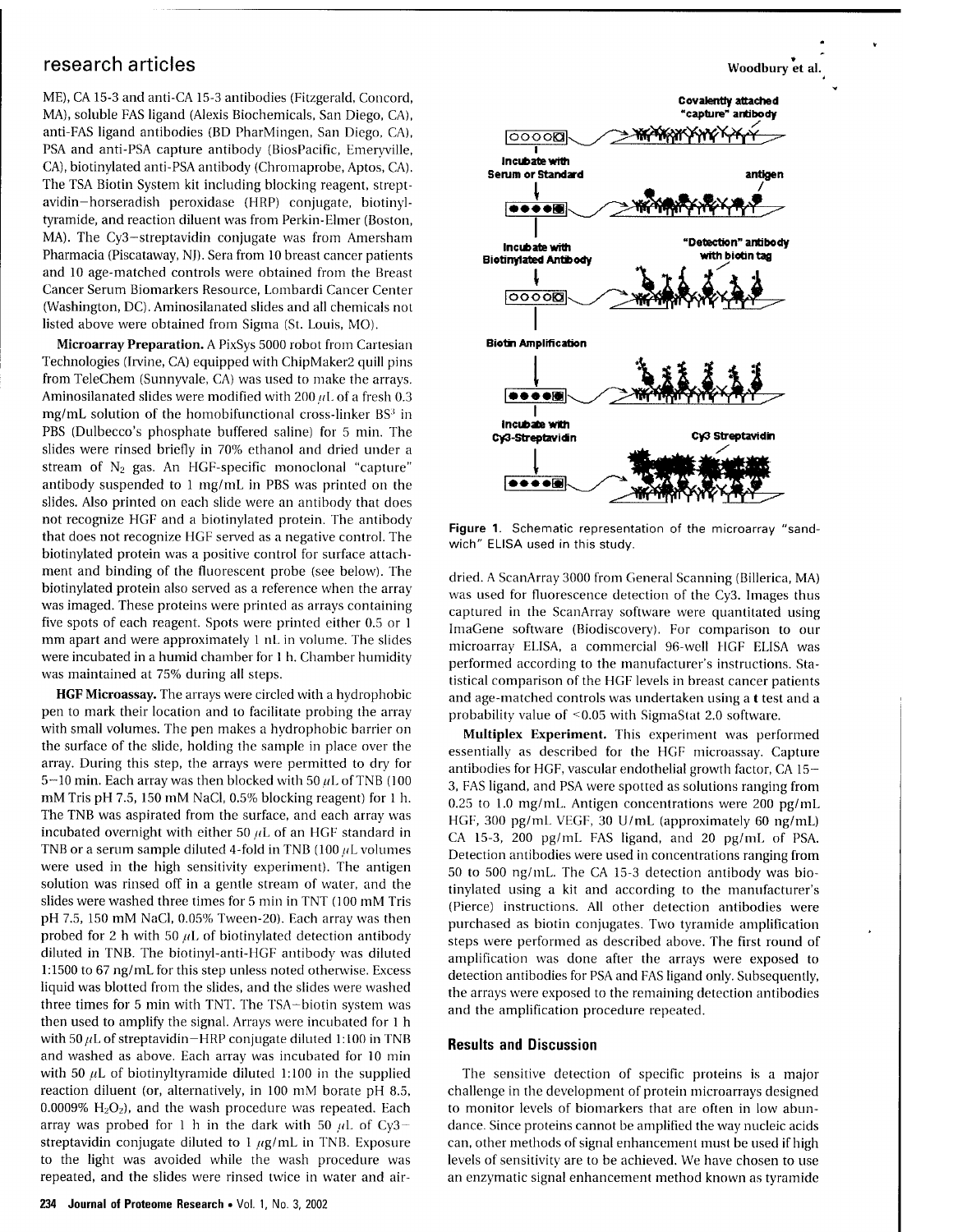*HGF\*Microarray ELISA*



**Figure 2.** Microassay for HGF is capable of sub-pg/mL sensitivity. (A) The HGF concentration-dependent fluorescent response. Each row of five spots is from a separate array probed with the indicated HGF concentration. Images from separate microarrays are juxtaposed for comparison. (B) A standard curve for the HGF microarray values was calculated using a four-parameter logistic curve. Each data point was weighted by the inverse of the square of fluorescence intensity (1/y<sup>2</sup>). Each data point represents the mean  $\pm$  SE of five fluorescent spots for each HGF concentration.

signal amplification (TSA). This method has been used extensively in immunohistochemistry, a slide-based protein application, and has been found to provide exceptional sensitivity and low background. It has also been used in quantitative 96-well ELISA formats to detect specific proteins, such as HIV-1 p24 antigen and soluble interleukin 2 receptor, in complex body fluids.<sup>20-22</sup> Therefore, we tested tyramide signal amplification to see if it would be suitable for use with the microarray ELISA analysis.

A schematic diagram of the microarray ELISA approach used in this study is shown in Figure 1. Capture antibodies are covalently attached to a chemically reactive glass slide surface using spot sizes that are compatible with high-density microarrays. These spatially confined antibodies bind a specific antigen from a sample overlaying the array. A second, biotinylated antibody that recognizes the same antigen as the first antibody but at a different epitope is then used for detection. This "sandwich" approach favors specificity in analyte detection, since selective detection is provided sequentially by two separate antibodies. A streptavidin-HRP conjugate is then bound to the biotin moiety of the detection antibody, and catalyzes the TSA reaction. During this reaction the localized deposition of biotin takes place on the surface of all immediately available proteins. Thus the amount of covalently linked biotin in the immediate area is amplified. The biotin is





**Figure 3.** Detection of increased HGF levels in sera from breast cancer patients using the HGF microassay. (A) The HGF standard curve spans over 2.5 orders of magnitude. (B) HGF concentration (mean  $\pm$  SE) in sera from breast cancer patients ( $n = 10$ ) and normal controls ( $n = 10$ ), as determined using the microassay. \*Significantly different from the control group ( $P < 0.05$ ).

then bound by a Cy3-streptavidin conjugate and the spot quantified using a fluorescence microarray reader. The amplification step does not decrease spot resolution as compared to spots of directly deposited proteins with fluorescent labels (data not shown).

We have successfully employed our microassay in the detection of HGF. By using a 1:200 dilution (0.5  $\mu$ g/mL) of the detection antibody and 100  $\mu$ L sample volumes, HGF can be detected down to 0.5 pg/mL (6 fM), equivalent to only 0.6 amol of HGF in the whole sample (Figure 2A). The quantitative range under these conditions approaches 3 orders of magnitude (Figure 2B). As we demonstrate below, we can manipulate the limits of the quantitative range by altering the concentration of the detection antibody. Antibodies that do not recognize HGF were printed as a negative control. The fluorescent intensity at the negative control spots in the presence of even the highest concentrations (1000 pg/mL) of HGF tested was comparable to the intensity of the spots containing anti-HGF capture antibody when incubated in solutions lacking HGF (data not shown). Since the same detection antibody was used in both cases, the low level of background fluorescence is not related to nonspecific binding of the detection antibody or HGF to the spots.

To measure HGF in clinical samples we sought to shift the quantitative range of the assay closer to the physiological range expected for HGF. By further diluting the detection antibody,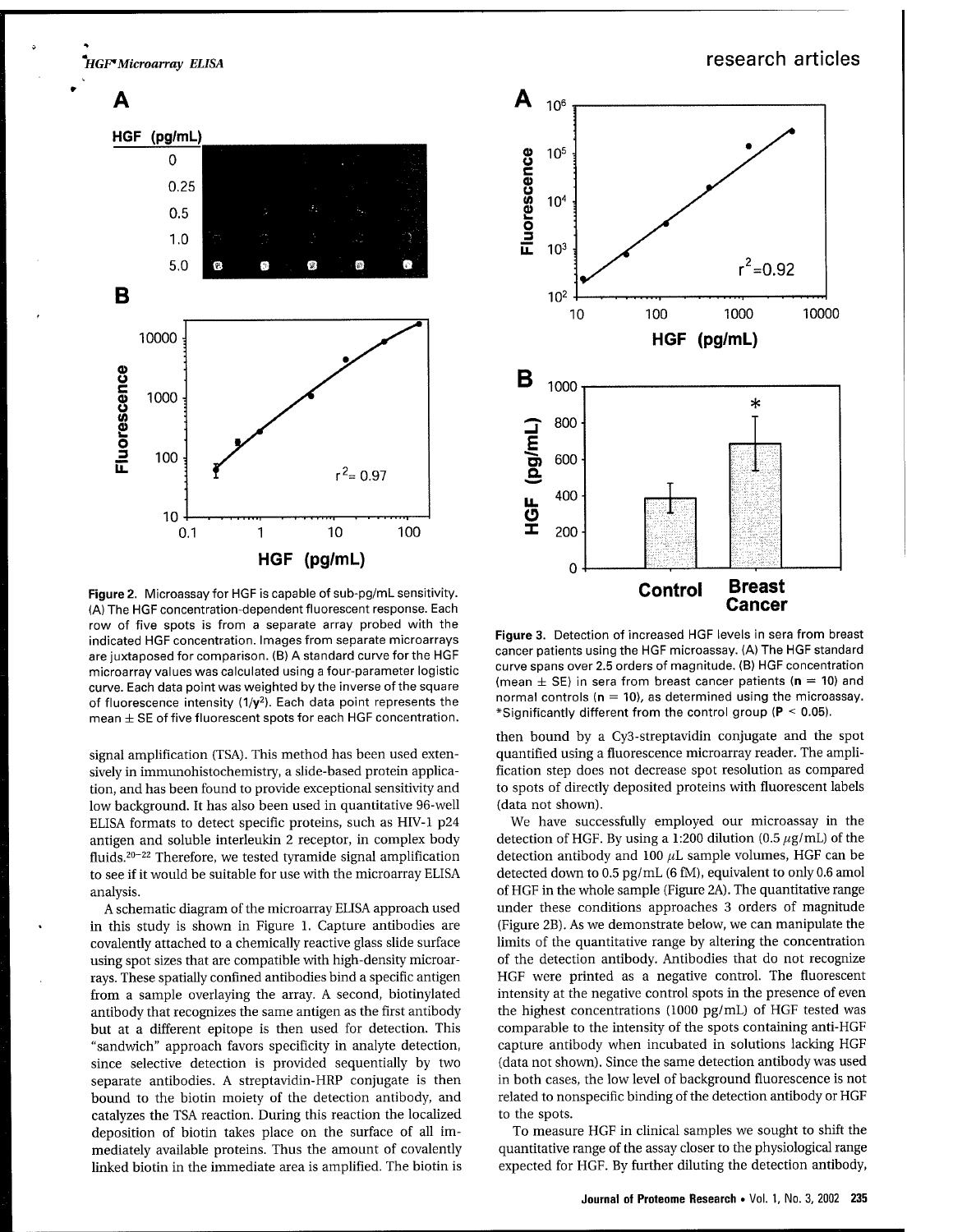### research articles when the contract of the contract of the contract of the contract of the contract of the contract of the contract of the contract of the contract of the contract of the contract of the contract of the con



**Figure 4.** HGF values obtained with the microarray ELISA correlate well with <sup>a</sup> commercial 96-well ELISA. HGF concentration was measured by both methods in sera from 10 breast cancer patients and 10 age-matched controls.

we obtained a quantitative range from 12 to 4000 pg/mL in the serum (Figure 3A). Since serum samples were diluted 4-fold for this assay, each replicate of the microarray assay used only 12.5  $\mu$ L of serum. HGF concentrations in clinical samples ranged from 0.15 to 1.64 ng/mL. Sera from 10 breast cancer patients with recurrent disease had a significantly elevated mean HGF concentration of 684 pg/mL (199-1640 pg/mL) compared to 386 pg/mL (153-998 pg/mL) in sera from 10 agematched normal controls (Figure 3B). This result confirms previous work correlating recurrent breast cancer with higher levels of HGF in serum.<sup>21</sup>

To validate the results obtained with the microassay, we compared the data with that from a commercial 96-well ELISA kit. Data from the two methods showed a linear relationship with a correlation coefficient  $(r^2)$  of 0.90 (Figure 4), indicating that both methods produce similar results. Even so, the line describing the relationship between microassay and ELISA data does not have a slope of 1, meaning that the two assays give different absolute values for the HGF concentration in a given sample. It is common for assays based on immunochemical methods to vary in absolute quantitation, and improving their comparability is a recognized challenge.<sup>24</sup> Since the same set of standards but not the same antibodies were used in both assays, differences in results most likely reflect differences in antibody specificities, which may yield variable results due to steric interactions between the antibodies or differential recognition of the antigen due to post-translational modification or partial degradation of the antigen. This point is highlighted by a study in which six different ELISAs reported vastly different

**Table 1.** Interplate Reproducibility of the Multiplex Microarray ELISA

| antigen    | pg/ml. | signal |      |      |
|------------|--------|--------|------|------|
|            |        | mean   | STD. | % CV |
| HGF        | 200    | 2216   | 207  | 9.3  |
| VEGF       | 300    | 37 831 | 4775 | 12.6 |
| $CA$ 15-3  | 60 000 | 15 450 | 1374 | 8.9  |
| FAS ligand | 200    | 33 092 | 2591 | 7.8  |
| PSA        | 20     | 23 515 | 947  | 4.0  |

concentrations of tumor necrosis factor in the majority of individual samples.<sup>25</sup> Despite differences between the microassay and the 96-well ELISA, the range of HGF concentrations we found in the sera of breast cancer patients using our microassay (0.199-1.64 ng/mL) is nearly identical to the range found by Maemuro and co-workers (0.15 to 1.43 ng/mL) using a different ELISA kit.<sup>19</sup>

To determine if this technology could be used to simultaneously detect multiple biomarkers, we analyzed five different proteins in a single microarray. The capabilities of the microarray were further tested by analyzing proteins over a wide range of concentrations. The proteins were HGF, VEGF, CA 15- 3, FAS ligand, and PSA and were assayed at biologically relevant  $\frac{1}{2}$  concentrations<sup>26-32</sup> that ranged from 20 to 60 000 pg/mL (Table 1). Furthermore, we only tested a single antibody pair for each protein. The goal here was to see if it was possible to modify assay conditions to accommodate varying antibody affinities and antigen levels. This approach is more efficient than testing different antibody combinations and may be essential when antibody availability is limited. Initial studies indicated that we could readily detect VEGF and CA 15-3 using incubation and detection conditions similar to those used for HGF, but that FAS ligand and PSA signals were very weak (data not shown). In an effort to increase signal strength, we tried using two tyramide amplification steps for these latter two antigens. In this procedure, the microarray was first incubated with the antigen mixture followed by incubation with biotinylated antibodies to FAS ligand and PSA. The biotin was then amplified using the tyramide deposition procedure. Then the microarray was incubated with a mixture of biotinylated antibodies against the remaining 3 antigens (i.e., HGF, VEGF, and CA 15-3). The subsequent tyramide amplification step would therefore be a second amplification for FAS ligand and PSA but would be the first amplification step for HGF, VEGF, and CA 15-3. Replicate microarray assays were then undertaken using this procedure such that three microarrays were exposed to all five antigens, while individual microarrays were prepared where individual antigens were omitted (Figure 5). Using this approach, we were clearly able to obtain usable signal/ background levels for each biomarker (Figure 5). Analysis of



**Figure** 5. Multiple biomarkers can be simultaneously measured on <sup>a</sup> single microarray. Eight identical slides were printed with capture antibodies to five different protein markers. Three of these slides were incubated with <sup>a</sup> mixture of all five antigens (see Table 1), while the other five slides were each incubated with the same mixture of proteins minus a single antigen. Antigens were then detected as described in the text.